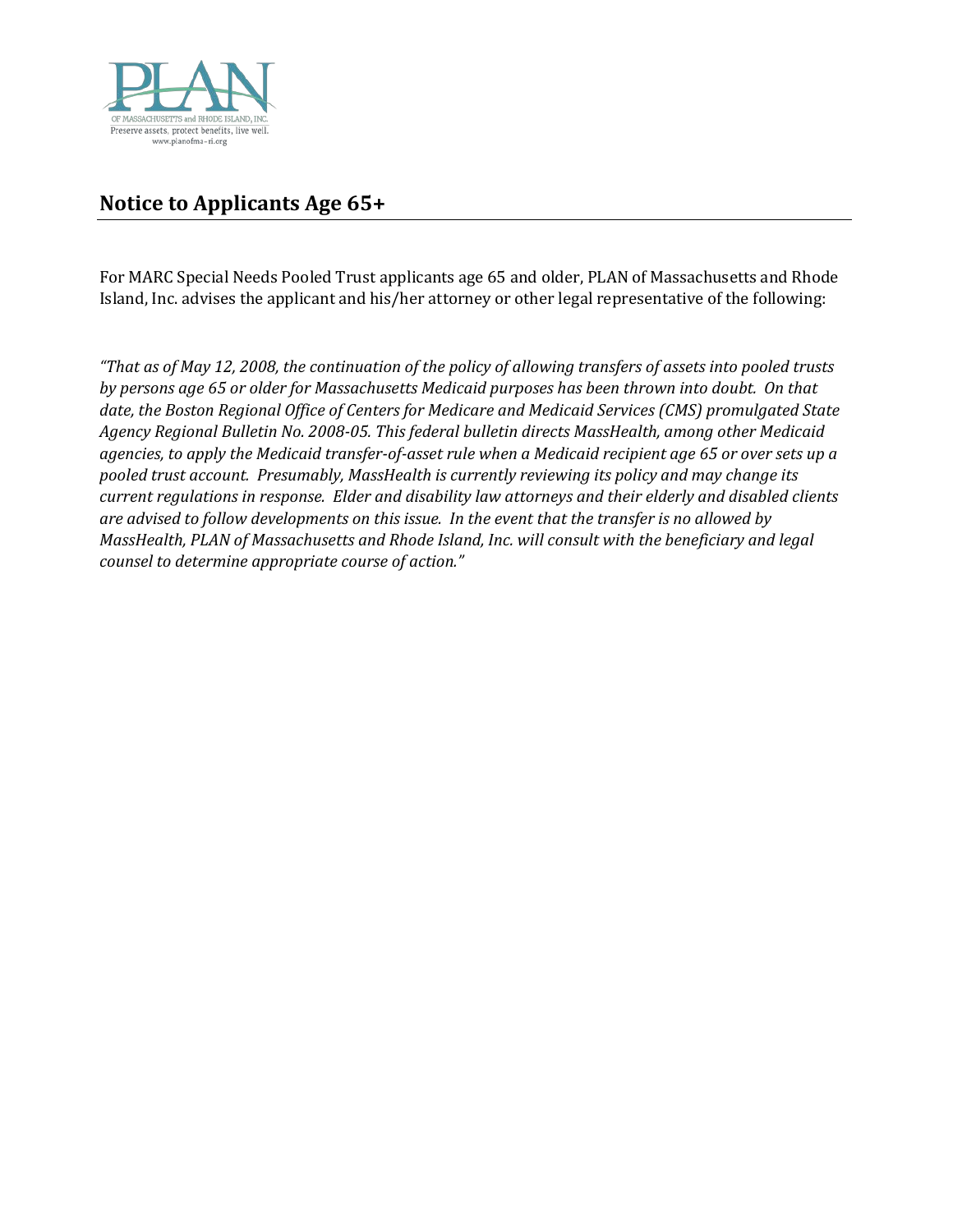DEPARTMENT OF HEALTH & HUMAN SERVICES

Pooled Trust

Centers for Medicare & Medicaid Services JFK Federal Building, Government Center Room 2275

Boston, Massachusetts 02203



## **Division of Medicaid and Children's Health Operations/Boston Regional Office**

## STATE AGENCY REGIONAL BULLETIN No. 2008-05

| TO:             | All Medicaid State Agencies                                          | DATE: May 12, 2008 |
|-----------------|----------------------------------------------------------------------|--------------------|
| FROM:           | Richard R. McGreal<br>Associate Regional Administrator, Region I     |                    |
| <b>SUBJECT:</b> | Medicaid Eligibility - Application of Transfer of Assets Penalty for |                    |

The purpose of this bulletin is to clarify Medicaid policy with respect to the application of the transfer of assets penalty provisions on pooled trusts established by individuals age 65 and older. A pooled trust established by an individual age 65 and older is not exempt from the transfer of assets provisions.

A pooled trust is a trust that can be established for a disabled individual under the authority of §1917(d)(4)(C) of the Social Security Act (the Act). A trust that meets the requirements of this section of the statute is exempt from being treated under the normal Medicaid trust rules in §1917(d) of the Act. A pooled trust is run by a non-profit organization. The trust (or more accurately, a sub-account within the trust) is established for each individual beneficiary. All the beneficiary sub-accounts are pooled for investment and management purposes. Upon the death of the disabled individual, the balance remaining in the account is paid back to the State Medicaid agency in an amount equal to the medical assistance paid on behalf of the beneficiary. The statute also allows the trust to retain some portion of the balance remaining after the death of the beneficiary.

Although a pooled trust may be established for beneficiaries of any age, funds placed in a pooled trust established for an individual age 65 or older may be subject to penalty as a transfer of assets for less than fair market value. When a person places funds in a trust, the person gives up ownership of those funds. Since the individual generally does not receive anything of comparable value in return, placing funds in a trust is usually a transfer for less than fair market value. The statute does provide an exception to imposing a transfer penalty for funds that are placed in a trust established for a disabled individual. However, only trusts established for a disabled individual age 64 or younger are exempt from application of the transfer of assets penalty provisions (see  $$1917(c)(2)(B)(iv)$  of the Act).